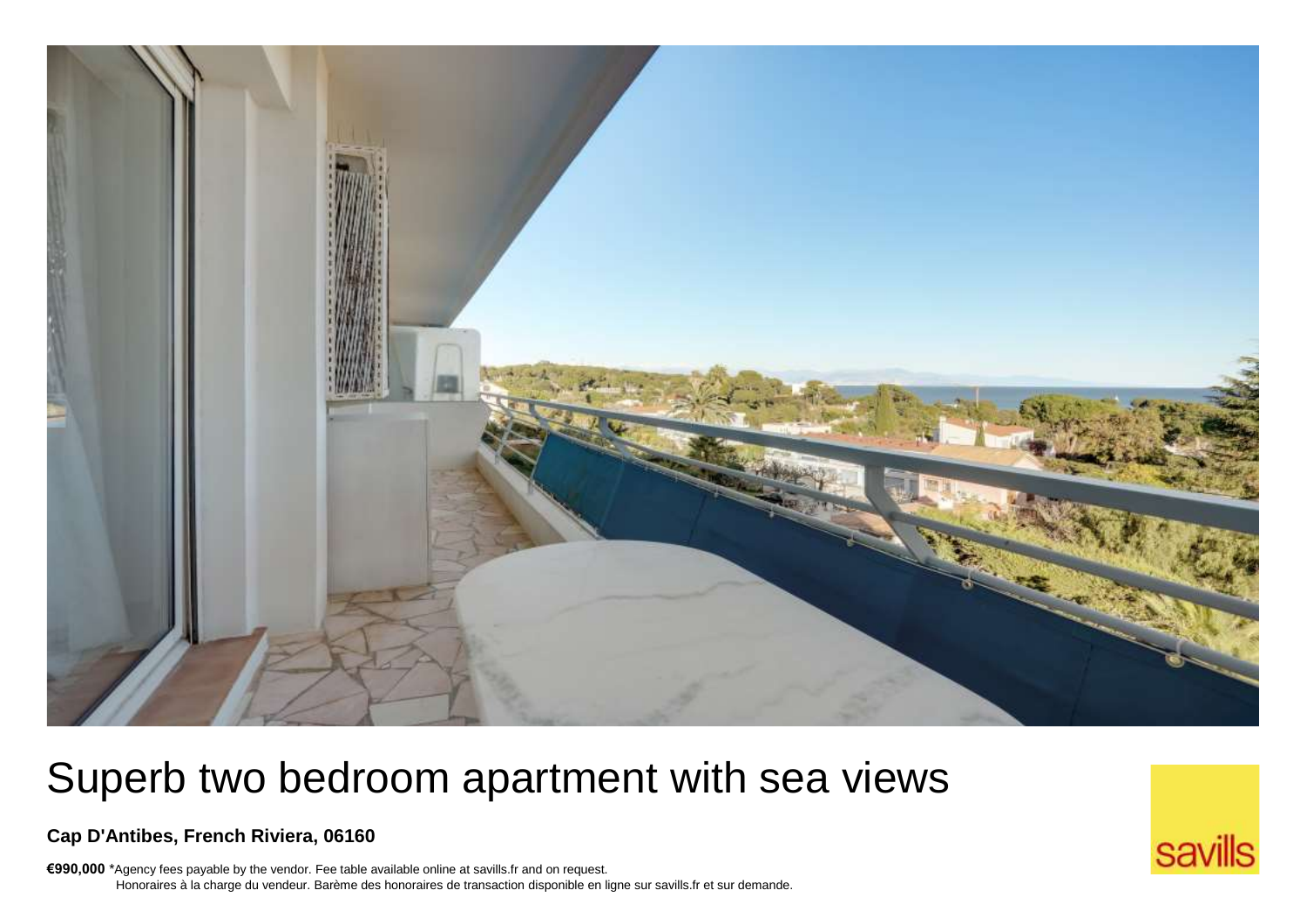- Sea views
- Ideally located for the beaches
- 2 en suite bedrooms
- Two terraces
- Parking and cellar
- $\cdot$  90 sq m
- EPC: C (150) GES: C (11)
- CAN220005

#### **About this property**

Superb apartment in the heart of Cap d'Antibes, ideally located for the beaches of La Garoupe and the shops.

Situated on the third floor of a secure residence, this spacious accommodation of approximately 90 sq m includes an entrance hall with storage space and a quest cloakroom, a spacious and bright reception room with dining area and an open plan kitchen, all opening onto a west facing terrace with sea view, as well as two en suite bedrooms opening onto a terrace with sea view.

A cellar and an outside parking space complete this property.

## **Viewing**

.

All viewings will be accompanied and are strictly by prior arrangement through Savills Cap d'Antibes Office. Telephone: +33 (0)4 97 06 06 90.

- Vue mer
- A pieds des plages
- 2 chambres en suite
- Deux terrasses
- Parking et cave
- $90 m<sup>2</sup>$
- DPE: C (150) GES: C (11)
- CAN220005
- **Cette propriété**

Splendide appartement idéalement situé au coeur du Cap d'Antibes, à proximité des plages de la Garoupe et des commerces.

Situé au troisième étage d'une résidence sécurisée, ce vaste trois pièces traversant d'environ 90 m² comprend une entrée avec rangements et un toilette d'invités, un spacieux et lumineux séjour avec cuisine ouverte donnant sur une terrasse exposée Ouest avec aperçu mer, ainsi que deux chambres en suite, s'ouvrant sur une terrasse, bénéficiant d'une vue mer.

Une cave et une place de parking extérieure complètent ce bien.

### **Visites**

Toutes les visites seront accompagnées et sont strictement organisées au préalable par Savills Cap d'Antibes Office. Telephone: +33 (0)4 97 06 06 90.





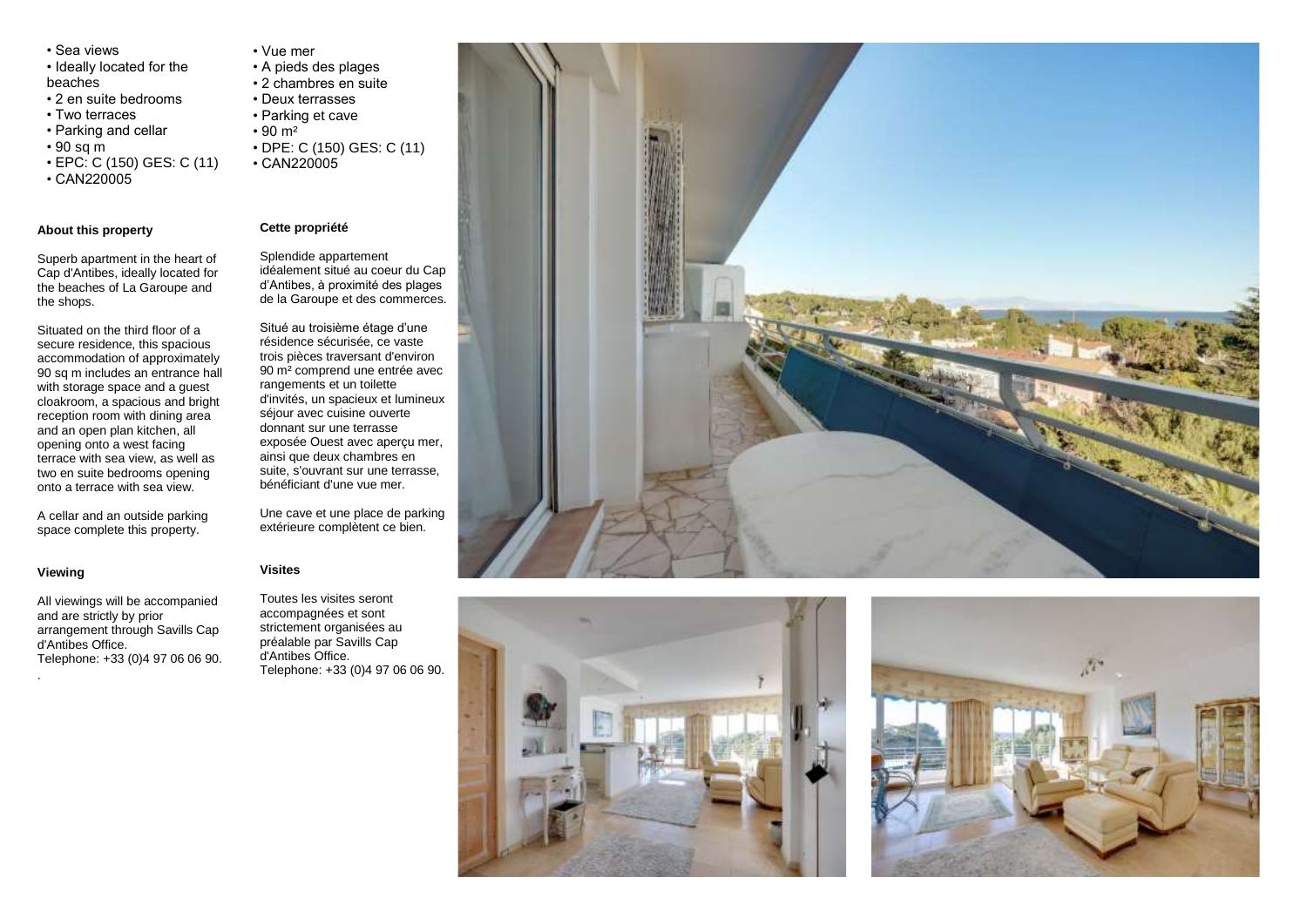